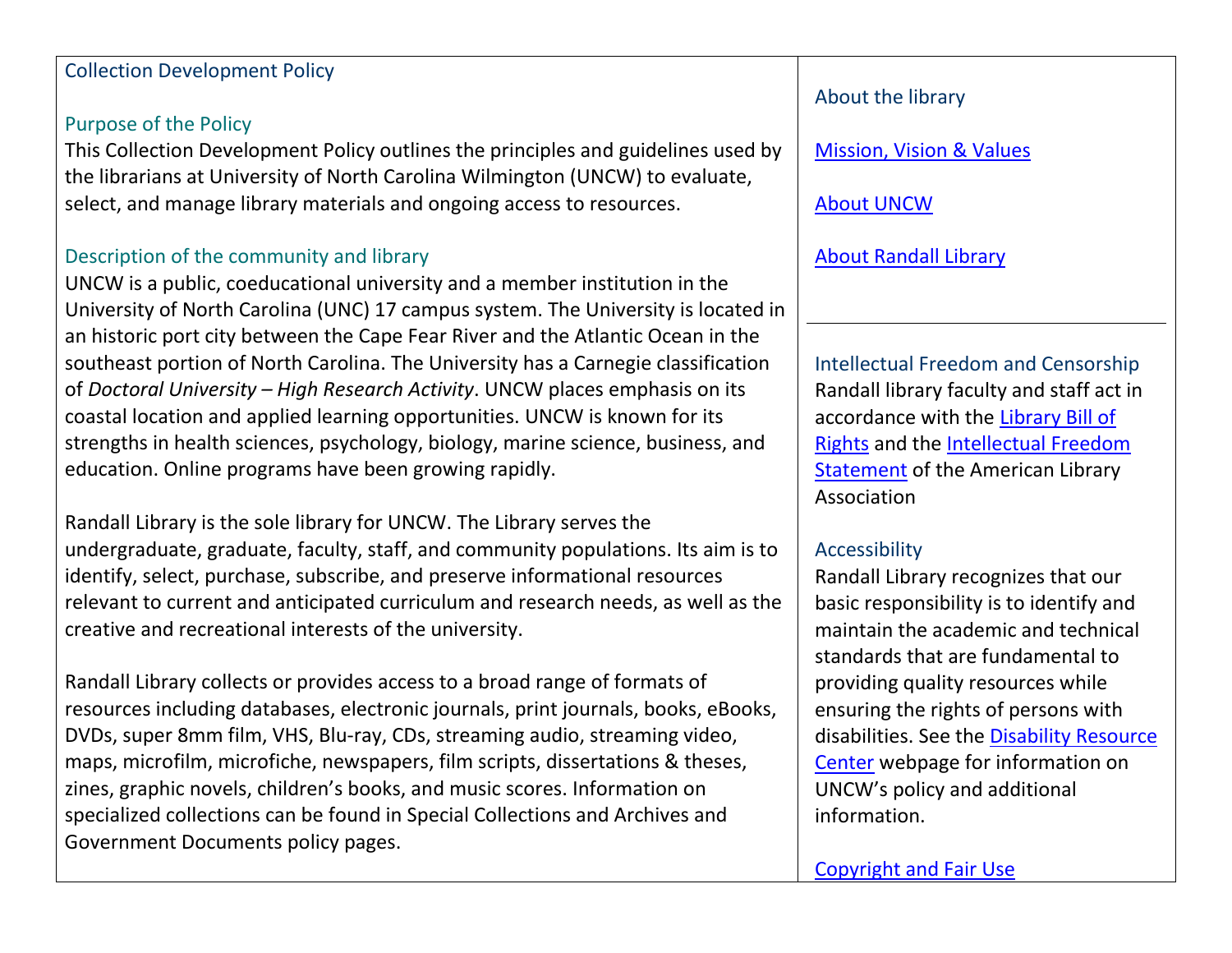# Source of funding

Funding for the University is set by the State of North Carolina legislature and distributed by UNC General Administration. UNCW then allocates funding for Randall Library.

The Randall Library collection is greatly enhanced by NC [Live](https://www-nclive-org.liblink.uncw.edu/) resources. As a North Carolina state funded consortium, NC Live provides digital content free of charge to the citizens of North Carolina through public, school, and academic libraries statewide.

# Consortial purchasing and cooperative collection development

In order to take advantage of efficiencies and leverage greater purchasing power, Randall Library participates in the [Carolina Consortium.](https://library.uncw.edu/facts_planning/consortium_membership) We also benefit from discounted pricing through [LYRASIS.](https://library.uncw.edu/facts_planning/consortium_membership)

Randall Library works cooperatively with libraries in the University of North Carolina (UNC) system through a shared institutional repository, NC DOCKS. The UNCW space in this repository is [Seahawk DOCKS.](http://libres.uncg.edu/ir/uncw/)

Randall Library also participates in cooperative collection development projects with different groups within the state. Projects include a consortial eBook project with members of the UNC system organized by the Carolina Consortium, a shared print retention project with members of the UNC system, and participation in the collaborative Home Grown eBook project led by NC Live.

#### Selection and purchase methods

In addition to traditional monographic title requests from patrons, selections by library faculty, and book approval plans, Randall Library uses a variety of ways to select, acquire, and manage resources with the goals of increasing access to

Other Library Collections' Policies [Special Collections and Archives](https://library.uncw.edu/policies/special_collections) [Government Documents](https://library.uncw.edu/policies/government_documents) Art Other Policies/Guides related to **Collections** Giving [to the library](https://library.uncw.edu/policies/gifts) [Preservation](https://library.uncw.edu/policies/preservation) Resource Sharing/ILL [Dissertations/Theses](https://library.uncw.edu/theses_dissertations) [Streaming Video Guide](https://library.uncw.edu/guides/streaming_video)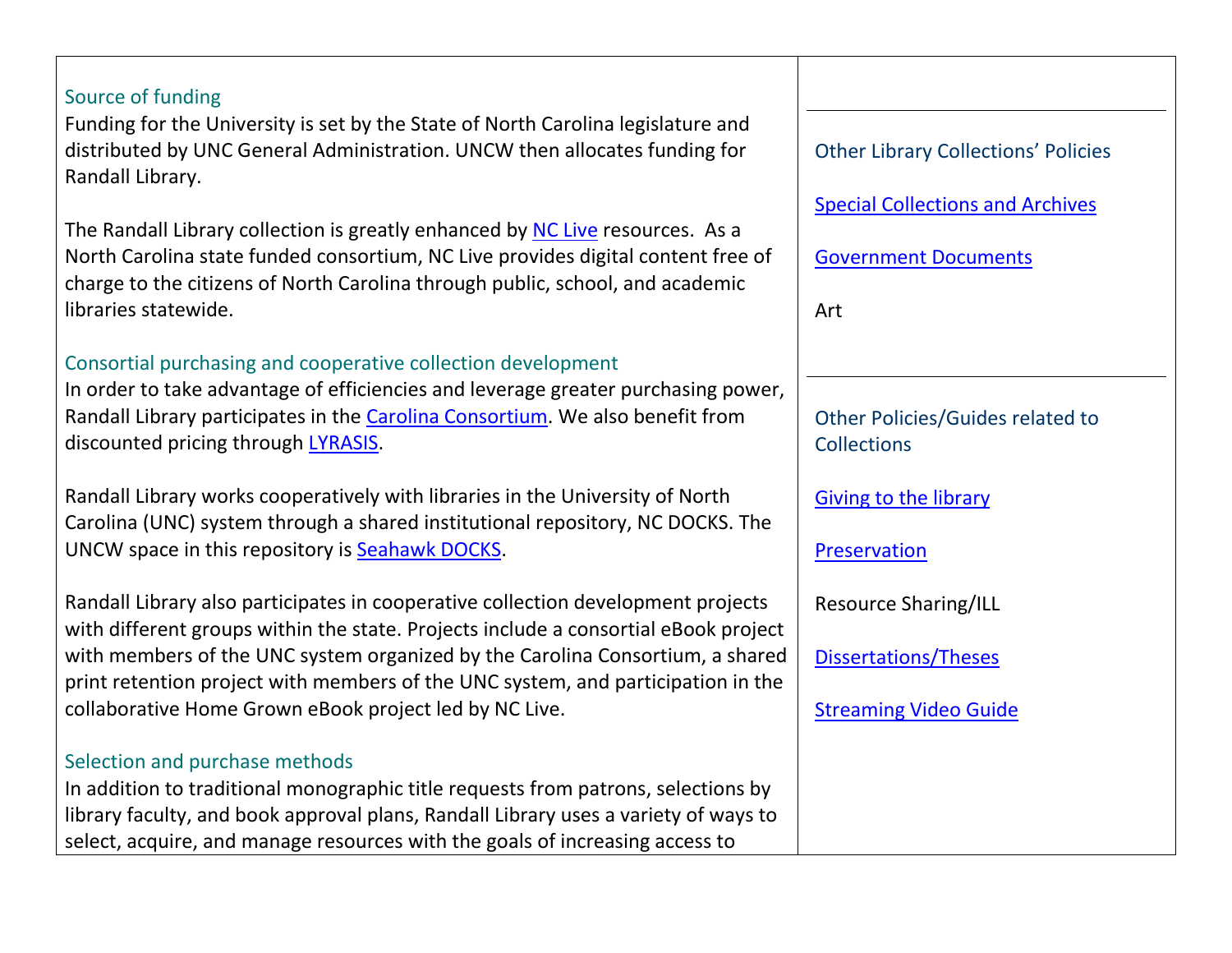| research and furthering the efficacy of our funding. Examples include patron -<br>driven acquisitions through Interlibrary Loan, demand driven acquisitions of<br>eBooks and streaming videos, and evidence-based selection of eBooks and<br>streaming videos.                                                                                                                                                                                                                                                                                                                                                                                             |  |
|------------------------------------------------------------------------------------------------------------------------------------------------------------------------------------------------------------------------------------------------------------------------------------------------------------------------------------------------------------------------------------------------------------------------------------------------------------------------------------------------------------------------------------------------------------------------------------------------------------------------------------------------------------|--|
| The library maintains a wish list of requests for new serial subscriptions and other<br>resources. When new funding is available the list is reviewed and decisions are<br>made collectively by library faculty input and the Library Collections Committee.<br>Data to support these decisions includes database trial and other feedback,<br>faculty needs and justification, cost, and program size.                                                                                                                                                                                                                                                    |  |
| Growth or decline in the numbers of faculty and students associated with degrees<br>and departments as well as changes in curriculum and teaching methods, such as<br>movement to online courses, are also factored into collections decision making.                                                                                                                                                                                                                                                                                                                                                                                                      |  |
| <b>Assessment</b><br>Randall Library collections and use are routinely assessed by technical services<br>library faculty and staff. Standard metrics are used to track overall use of the<br>collection: circulation (turnover) rate of the collection by subject, age of the<br>monographic collection, interlibrary loan use for serials and monographs, and use<br>of online journals and databases, eBooks, and streaming video. Online resources<br>that are determined to have low use may be recommended for cancellation.<br>Changes initiated by publishers in journal and database packages are the norm<br>and may also necessitate evaluation. |  |
| In years when new funding is not available, new subscriptions must be offset by<br>cancellations. The Coordinator of Serials and Electronic Resources will work with<br>the subject liaison librarian(s), affected departments, and the Collections<br>Committee to make appropriate decisions about journal and database swaps and<br>communicate accordingly                                                                                                                                                                                                                                                                                             |  |

communicate accordingly.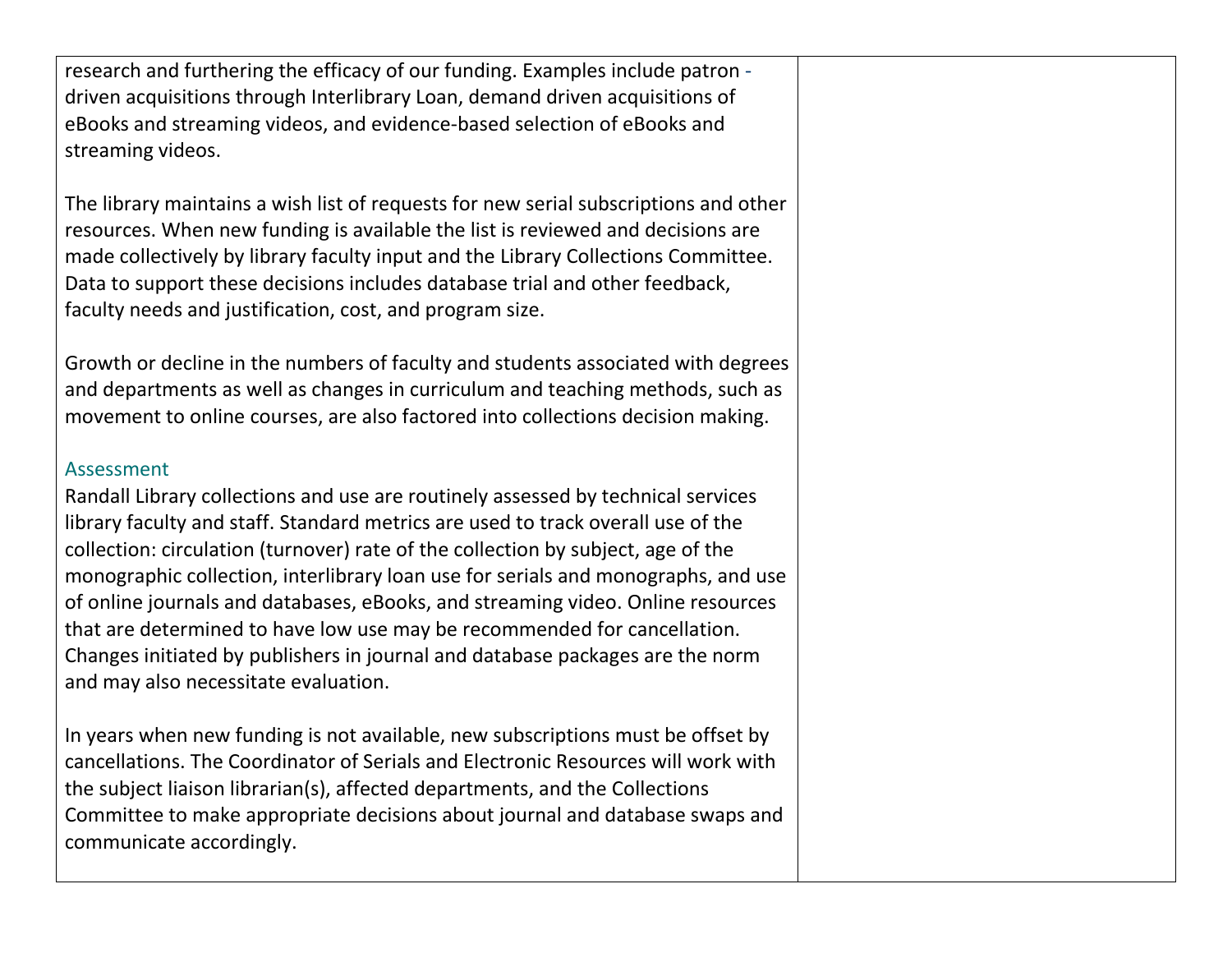Assessment is also accomplished with modeling, visualization, and usage analysis tools.

Large journal packages are negotiated through the Carolina Consortium. The consortium monitors efficiencies and provides updates and guidance on cost savings and package options.

# General Guidelines

Physical space is at a premium with Randall Library mirroring nationwide library trends toward increasing collaboration and study space for students which creates pressure on space for library materials. Additionally, the vast increase in resources that are available online has decreased the need for the library to serve as a repository of items. Randall Library works to balance the need for print with the availability of online resources. Different disciplines will have different format needs.

In general one copy of an item (physical or otherwise) will be purchased. In some circumstances additional copies may be added.

Duplication of physical (paper, DVD, CD) and electronic (online journal, eBook, streaming video, streaming music) formats is discouraged due to the Library's mission to be responsible stewards of its funds.

Selection decisions regarding material format are influenced by a variety of factors such as:

- Faculty/student preference
- Use in support of online or face-to-face classes
- Cost
- Number of simultaneous online users
- Accessibility needs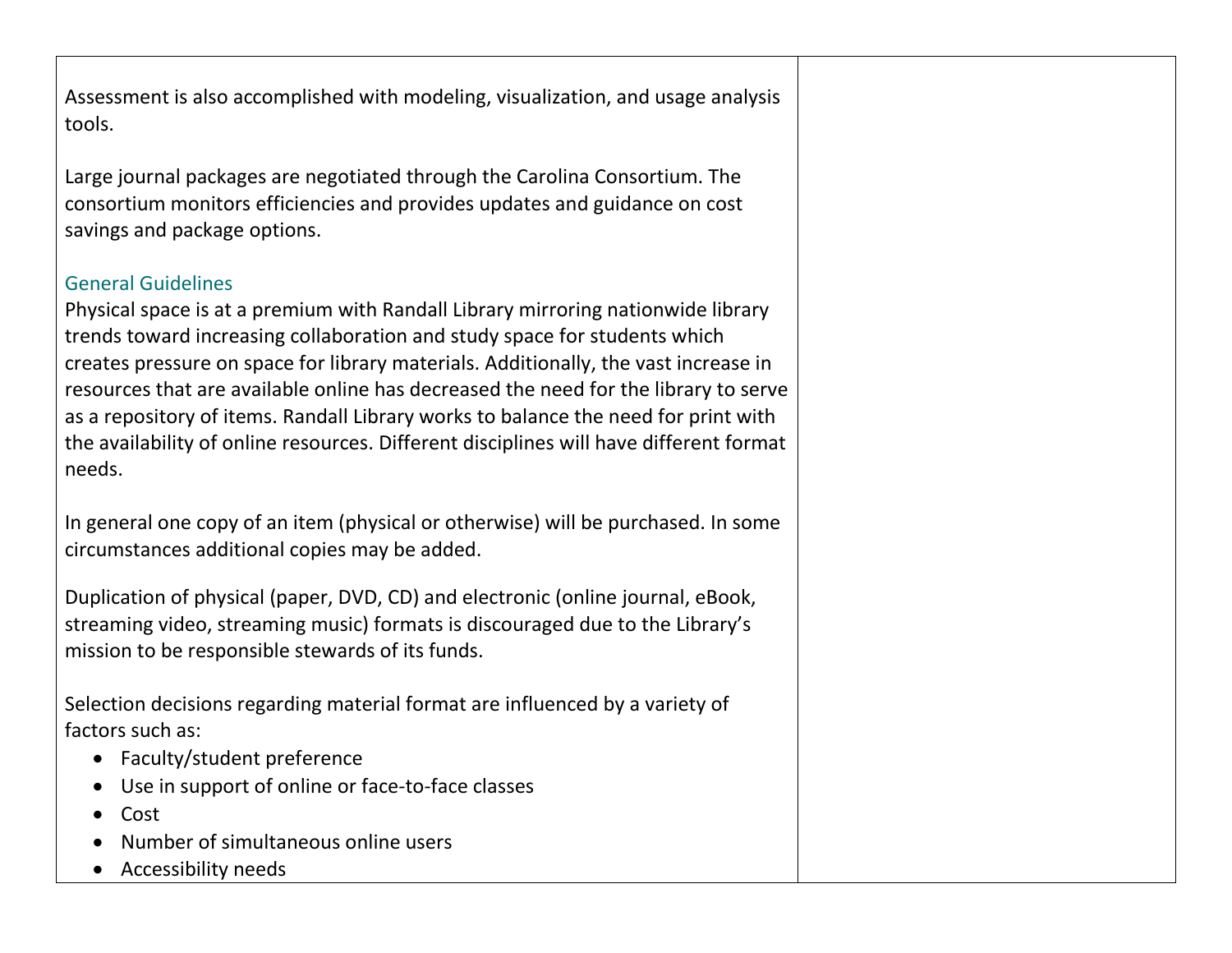- IP/EZ Proxy authentication
- Interface functionality
- Availability to guest users
- Perpetual v. term limited

Consumable items such as paper workbooks and study guides are not collected.

In general required textbooks that are assigned for courses are not purchased in print. While there can be no expectation that the library will be able to provide access to all textbooks assigned for classes, the library will address requests by attempting to provide access to an electronic copy of a book if it is available for institutional purchase. Preference will be for stable editions (not revised every year), titles that are assigned repeatedly, and allow simultaneous multiuser access.

Library resources should be available to all students, faculty and staff of the university. Highly specialized materials (e.g. datasets, single use/password access books and databases, and software) solely for individual use are not collected.

Materials added to the collection are primarily in English, except as needed for World Languages & Cultures curriculum. Foreign language titles requested for academic use in other disciplinary areas may be acquired.

Out-of-date formats are normally not collected. Randall Library no longer has LP records in the general collection. Certain cassettes and VHS tapes remain in the collection but are no longer purchased or accepted as gifts.

#### Lost and missing Items and Replacements

If a patron finds an item missing from the shelves they can request the item (via the request button in the online catalog) and the library staff will search for it. If it is found the item will be put on hold for the patron.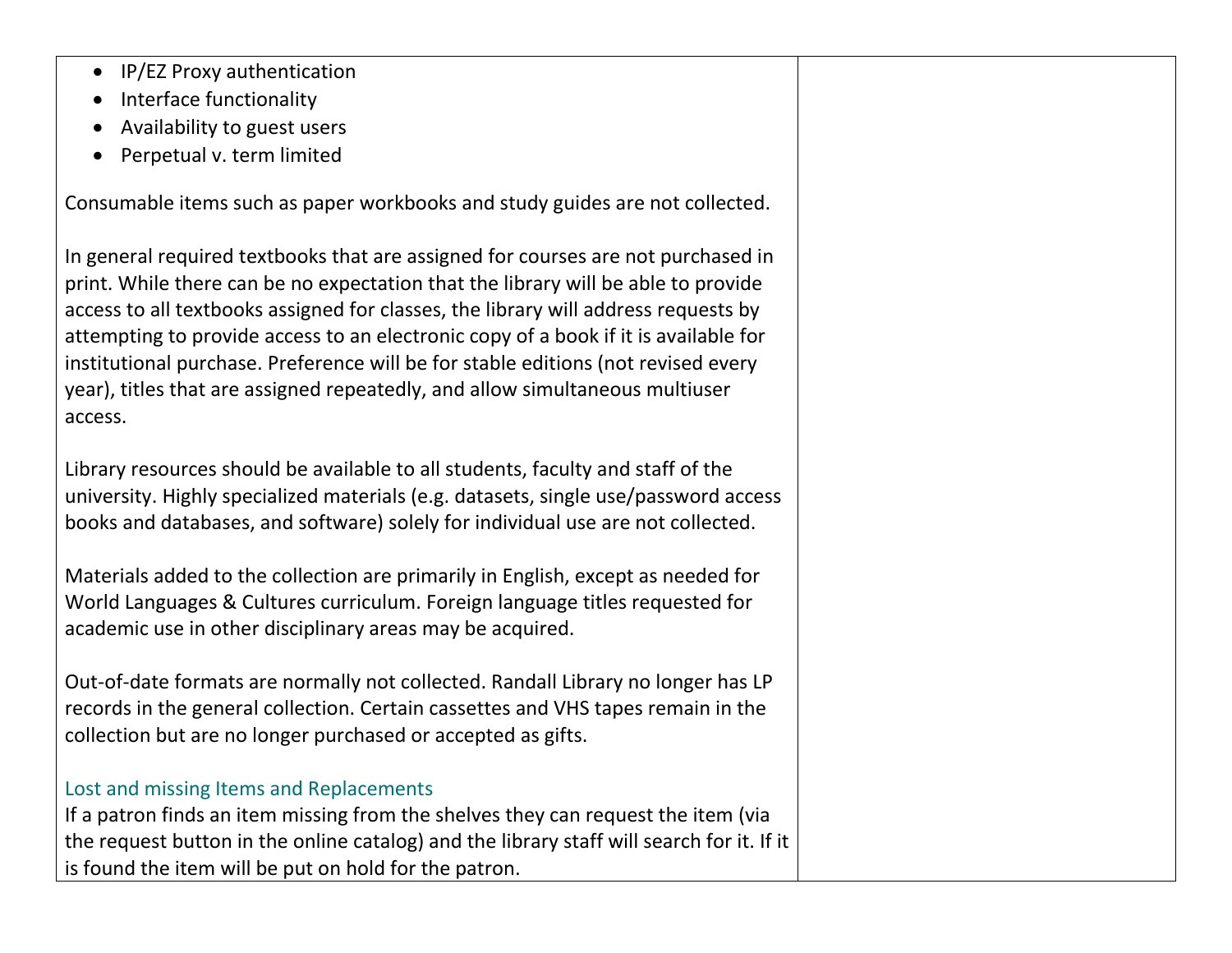If a patron finds an item in the catalog that is noted as lost they can request it through interlibrary loan.

A replacement fee will be charged for lost items.

Items that are confirmed to be lost or missing will be replaced if still relevant and useful, and if a replacement is available for purchase. Not all items will be replaced.

#### **Deselection**

In order to continue to offer a relevant and accessible collection, deselection is an essential component of collection management. Basic collection maintenance activities take place regularly as items are damaged or lost with additional larger project deselection occurring by subject or collection depending of the needs of the disciplines(s) served and of the library. Items that are no longer relevant to the curriculum, out-of-date, available online, in poor condition, or have low circulation may be deselected. Department faculty are consulted when weeding projects within a subject are undertaken.

Saving space by not duplicating content unnecessarily is a guiding principal of the library. Print bound journal titles that are available in an online archive or subscribed to in a stable online format will be removed from the collection.

# Selection and Collection Responsibility

The selection of library materials is the shared responsibility of the teaching faculty and library faculty. The Coordinator of Collection Development and the Coordinator of Serials and Electronic Resources are responsible for the overall development and management of the collections. These positions are overseen by the Associate Director of Library Technical and Collection Management Services. The University Librarian has the ultimate responsibility for Randall